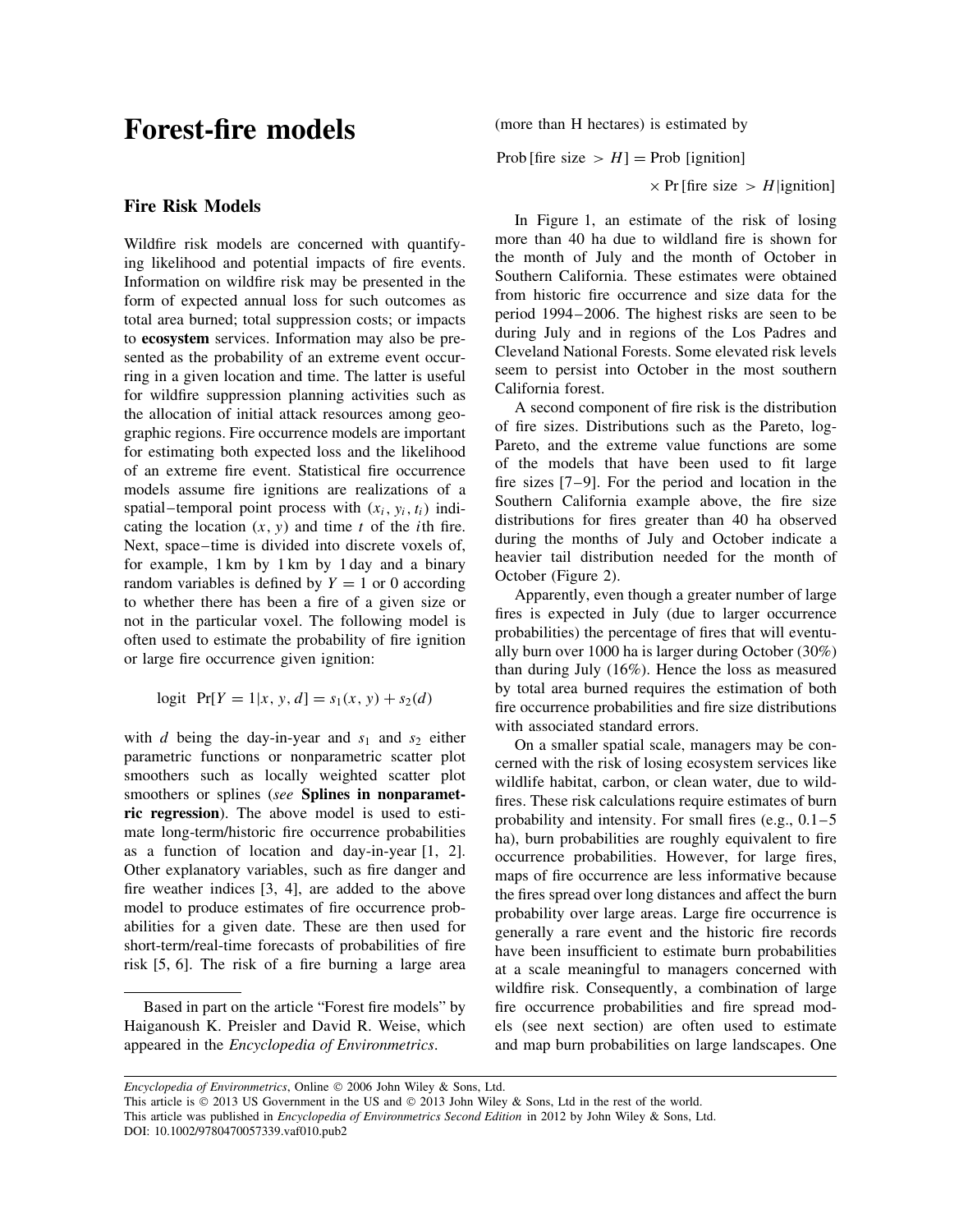

**Figure 1** Risk (probability per 10 000) of a large fire occurring during the month of July (left panel) and October (right panel) estimated from historic wildland fire occurrence data in Southern California. Data provided by Thomas Rolinski, USFS Predictive Services.



**Figure 2** Empirical distribution of large fires in Southern California for the months of July and October obtained from historic fire occurrence data during 1994–2006. Data provided by Thomas Rolinski, USFS Predictive Services.

approach is to estimate the probability of a large fire ignition on a given day using historical relationships between weather and large fire occurrence. Monte Carlo methods (*see* **Simulation and Monte Carlo methods**) are then used to simulate the ignitions over the fire season, and each ignition is modeled using local information on fuel, weather, and topography [10, 11]. Fire containment can also be simulated as a function of weather during the fire [12]. By simulating many fires one can estimate a probability

*Encyclopedia of Environmetrics*, Online © 2006 John Wiley & Sons, Ltd.

This article is © 2013 US Government in the US and © 2013 John Wiley & Sons, Ltd in the rest of the world.

This article was published in *Encyclopedia of Environmetrics Second Edition* in 2012 by John Wiley & Sons, Ltd. DOI: 10.1002/9780470057339.vaf010.pub2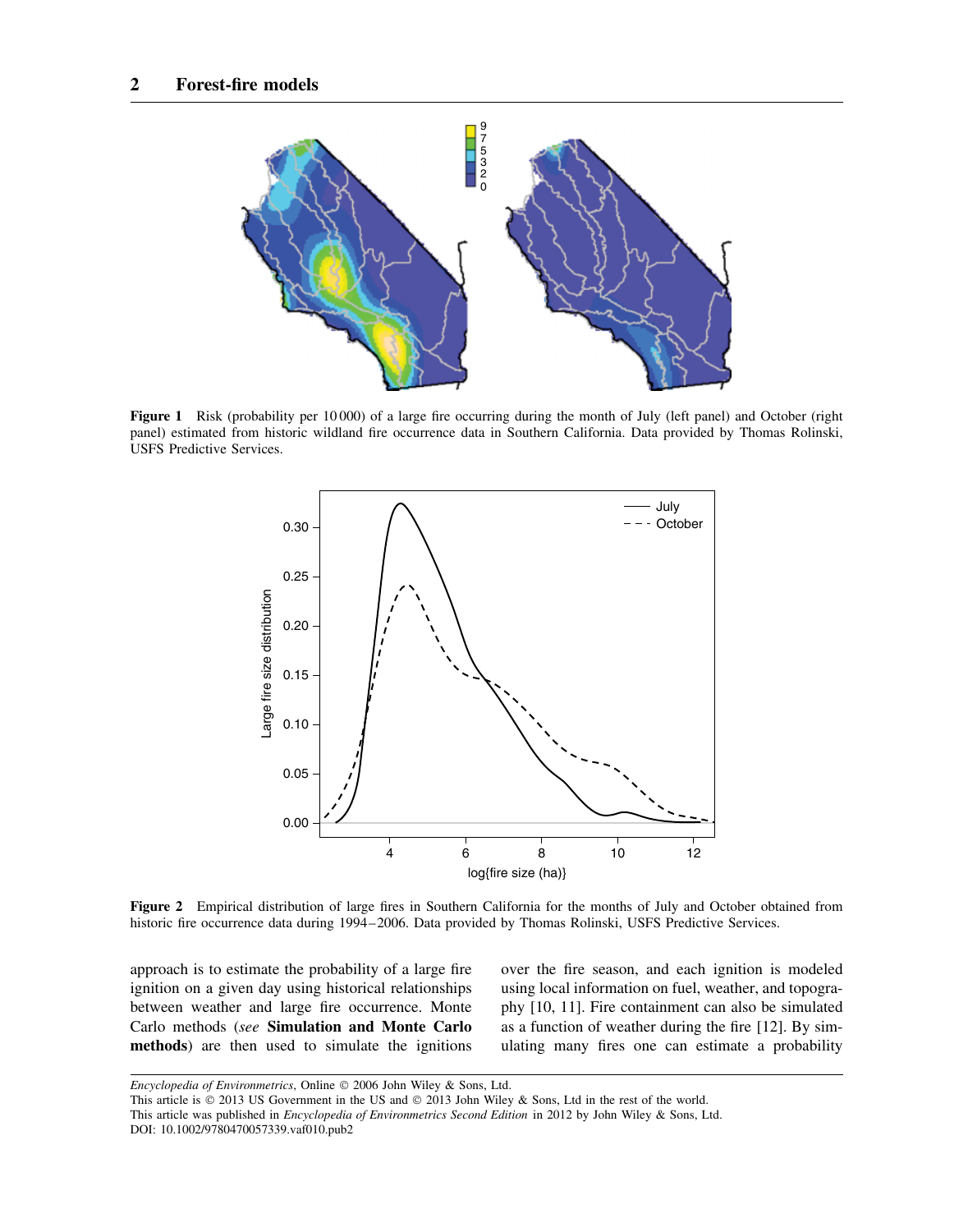

**Figure 3** Map of burn probability (A), conditional flame length (B), for the 650 000-ha Deschutes National Forest in Oregon, United States. Burn probability is the chance of a pixel burning simulated given a random ignition and average weather conditions in the study area. Conditional flame length is the average flame length observed on a given pixel for all simulated fires. Simulations consisted of 50 000 wildfires that replicated historical fires within the area. Simulations performed at 90-m resolution with Randig, a command line version of FlamMap [17]. Figure derived from Ager *et al*. 2011. Courtesy of Hindawi Publishing Corporation.

that each point or pixel on the landscape encounters a fire. Fire intensity can also be obtained from the simulations, along with maps of fire sizes and other outputs (Figure 3). These maps are useful for wildfire risk assessments and fuel management planning [13, 14, 15] (Figure 4a). Fire progression maps from simulations and actual fires have also been used in generalized regression or **generalized additive models** [16] to explore causative factors.

## **Fire Spread Models**

A wide range of approaches have been taken to model fire spread [19–21]. At one end of the spectrum are the detailed physical-based models that incorporate the combustion and emission, at the other end are empirical regression models estimating rate of spread of a fire [21]. One fire spread approach, sometimes referred to as *the forest-fire model*, assumes that the forest fuel bed can be tessellated by a regular grid with each cell having a probability of burning that

depends on conditions in the cell and in surrounding cells [22]. A second approach assumes that each point on the fire front at a given time is an ignition point of a small fire that burns an elliptical region in the next increment of time [23]. However, the vast majority of fire spread models in use by practitioners and researchers employ Rothermel's one-dimensional empirical fire behavior models [24–29]. Fire simulators like Behave [30] link the Rothermel spread model for predicting surface and crown fire rates of spread, with VanWagner's [3, 26] or Scott's [31] crown fire transition and propagation models, and provide outputs of several fire behavior characteristics (e.g., rate of fire spread, fireline intensity, crown fire activity). Algorithms for simulating twodimensional fire spread based on Huygen's principle of propagating waves [32] include FlamMap [17], FarSite [33], and the Canadian wildland simulation model Prometheus [34]. Fire growth models like FarSite and Prometheus simulate mechanistic fire spread as a vector wave front. FlamMap, FSIM and FSPRO [11, 35] use a minimum travel time

*Encyclopedia of Environmetrics*, Online © 2006 John Wiley & Sons, Ltd.

This article is  $\odot$  2013 US Government in the US and  $\odot$  2013 John Wiley & Sons, Ltd in the rest of the world. This article was published in *Encyclopedia of Environmetrics Second Edition* in 2012 by John Wiley & Sons, Ltd. DOI: 10.1002/9780470057339.vaf010.pub2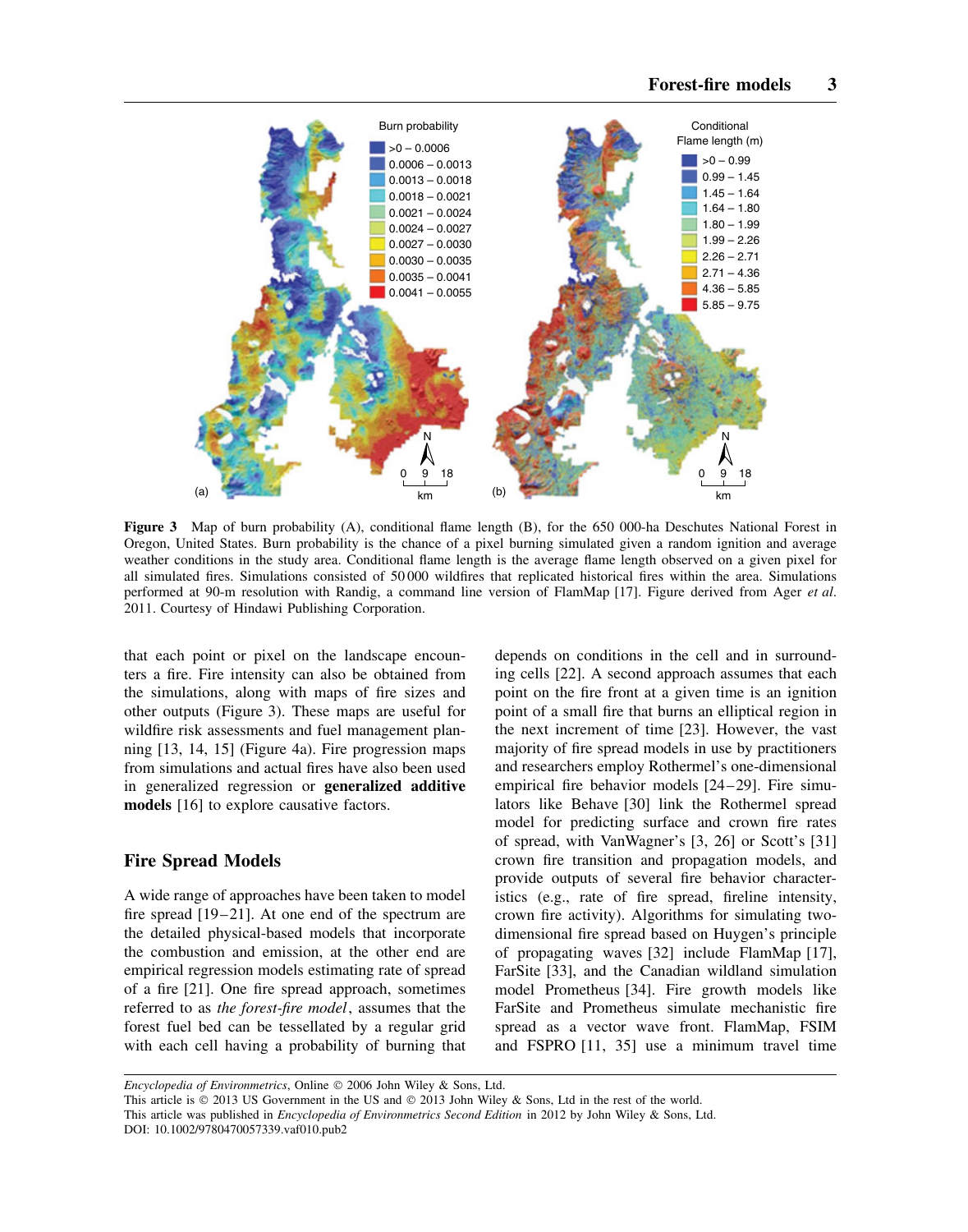

**Figure 4** (a) Comparison of historical and modeled fire perimeters for the 650 000 ha Deschutes National Forest (gray outline) in Oregon, United States. Historical perimeters are shown for fires greater than 500 ha. Modeled fire perimeters are a sample from 50 000 simulations started at random ignition points. Simulation parameters for wind speed and direction were sampled from distributions based on historic wind patterns in the area. Figure derived from Ager *et al*. 2011. Courtesy of Hindawi Publishing Corporation. (b). Comparison of observed region burned (green) and simulated contours of fire spread for ca 2 h of fire growth. Simulations were based on a MTT fire spread algorithm in the FlamMap. Fire suppression activities on the backing and flanking portions of the fire led to overestimation of burned area by the simulation. FlamMap does not model fire containment. Input data for simulations provided by Nicole Vaillant.

(MTT) approach that offers a dramatic reduction in computation time [36]. Extensive application has demonstrated that the MTT algorithm is a reasonable predictor of fire spread and the replication of large fire boundaries on heterogeneous landscape (Figure 4, [11]). The MTT algorithm has made it feasible to run large numbers of simulations for very large landscapes and hence estimate burn probabilities (see above) over large areas (*>*2 million ha) in a matter of hours [14]. The MTT algorithm is also widely applied for strategic and tactical wildfire management planning operational wildfire problems throughout the United States [37, 38] and has been integrated into several aspects of fire planning on US federal lands (see [11, 37, 39]). In-depth discussions of these models and their limitations can be found in several recent papers [18, 40–44].

# **Fire Effects Models**

Fire effects models are also important in the context of fuel management planning, and are used to examine the potential impacts of modeled fuel management activities and fire in terms of tree mortality, carbon, soil, and other ecosystem services [45–49]. Some important fire effects include tree injury and mortality, smoke production, and soil heating. Other, longer-term effects of interest to forest managers include fuel dynamics, erosion, air and water quality, and insect outbreaks. Fire effects models may be empirical, rule-based, or process-based [48]. Examples of process-based models include BlueSky [50] for predicting the smoke dispersion, FOFEM [51] for predicting soil heating underneath fires and ERMit [52] for predicting postfire soil erosion.

Empirical and mechanistic models are also used to study fire effects. These are mostly regression models including, for example, **logistic regressions** for predicting tree mortality in postfire stands [53]. Mechanistic statistical models are based on physical principles driving model behavior. In these models fundamental principles are used to set down equations with physically meaningful parameters. Next

*Encyclopedia of Environmetrics*, Online © 2006 John Wiley & Sons, Ltd.

This article is  $\odot$  2013 US Government in the US and  $\odot$  2013 John Wiley & Sons, Ltd in the rest of the world. This article was published in *Encyclopedia of Environmetrics Second Edition* in 2012 by John Wiley & Sons, Ltd. DOI: 10.1002/9780470057339.vaf010.pub2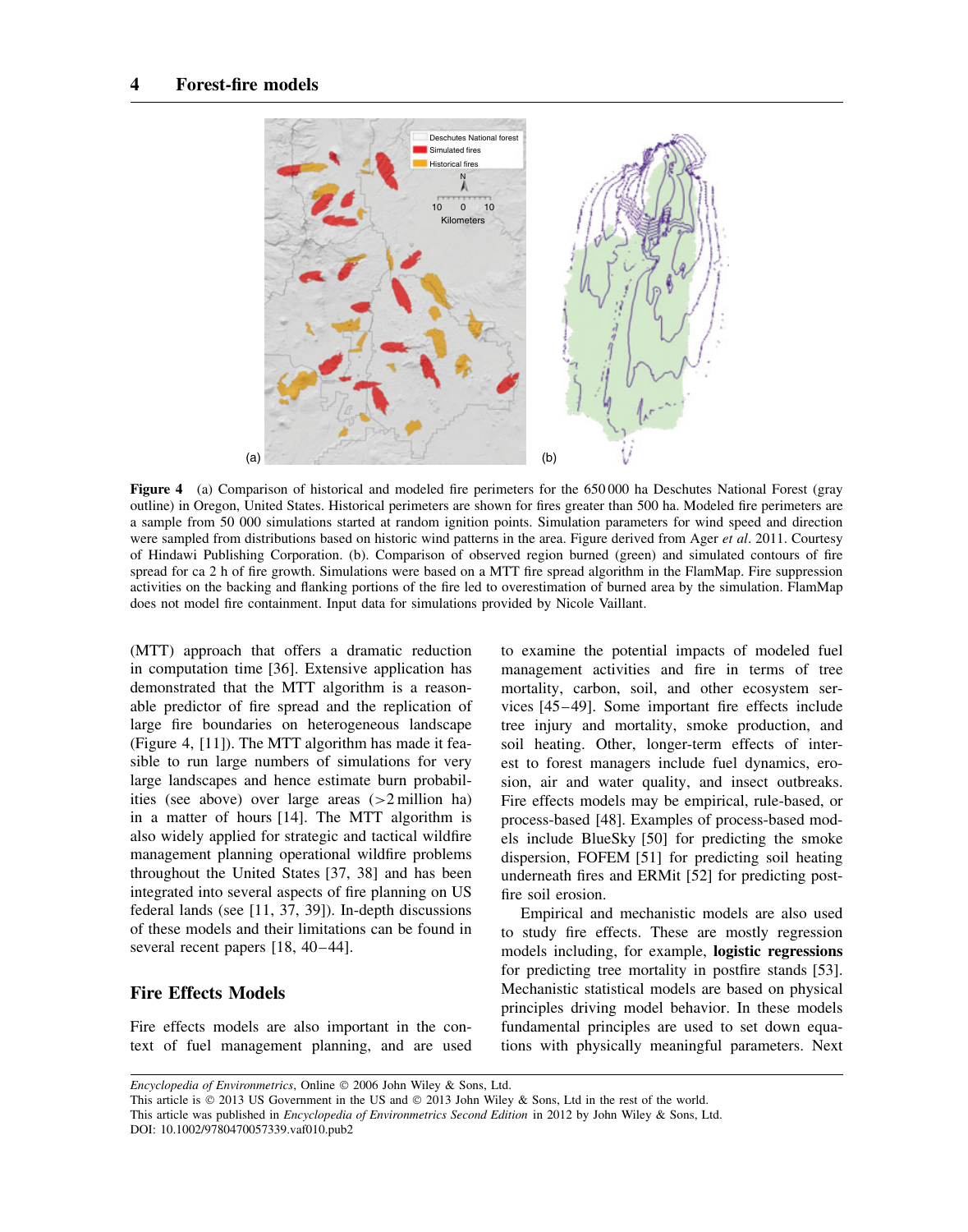a statistical model is employed to estimate model parameters. For example, the Fourier heat equation

$$
\frac{\partial T(t,x)}{\partial t} = \frac{k}{c\rho} \frac{\partial^2 T(t,x)}{\partial x^2}
$$

is used to study soil-temperature levels beneath fires. In the above differential equation,  $T(t, x)$  is the soil temperature at depth  $x$  and time  $t, k$  is the thermal conductivity, *c* is the specific heat capacity, and *ρ* is the soil bulk density. Nonlinear regression models are employed to fit the solutions of the differential equation [54]. Another example is the use of Philip's equation for water infiltration [55],  $I = St0.5 + At$ , to study soil water repellency properties after a fire, where in the equation above *I* stands for infiltration, *S* is sorptivity, and A corresponds to the gravitational force [56].

In summary, forest-fire models have been developed for a wide range of management and research applications, and some specific models have become important components in decision support systems for tactical and strategic planning problems. Much of the current research concerns new models that represent the physics of combustion as part of fire spread models to improve upon existing methods. Fire models have become important tools for a range of purposes that contribute to reducing catastrophic ecological and human loss from wildfire events.

#### *Acknowledgements*

Fire occurrence data for Southern California were provided by Thomas Rolinski, USFS Predictive Services. Input data for the simulations in Figure 4(b) were provided by Nicole Vaillant.

#### *References*

- [1] Brillinger, D.R., Preisler, H.K., & Benoit, J.W. (2003). Risk assessment: a forest fire example, in *Science and Statistics*, *Institute of mathematical Statistics Lecture Notes, Monograph Series*, D.R. Goldstein, ed., pp. 177–196.
- [2] Hernandez-Magallanes, I. (2010). *Integrating grouped and ungrouped data: the point process case*, PhD Dissertation, Statistics Department, University of California, Berkeley.
- [3] Van Wagner, C.E. (1987). Development and structure of the Canadian Forest Fire Weather Index System, Ontario Forest Technical Report 35. Canadian Forest Service, Ottawa.
- [4] Burgan, R.E. (1988). *1988 Revisions to the 1978 National Fire-danger Rating System*, Res. Pap. SE-273, US Department of Agriculture, Forest Service, Southeastern Forest Experiment Station, Asheville.
- [5] Andrews, P.L., Loftsgaarden, D.O., & Bradshaw, L.S. (2003). Evaluation of fire danger rating indexes using logistic regression and percentile analysis, *International Journal of Wildland Fire* **12**, 213–226.
- [6] Preisler, H.K., Brillinger, D.R., Burgan, R.E., & Benoit, J.W. (2004). Probability based models for estimating wildfire risk, *International Journal of Wildland Fire* **13**, 133–142.
- [7] Schoenberg, F.P., Peng, R., & Woods, J. (2003). On the distribution of wildfire sizes, *Environmetrics* **14**, 583–592.
- [8] Ramesh, N.I. (2005). Semi-parametric analysis of extreme forest fires, *Forest Biometry, Modeling and Information Sciences* **1**, 1–10.
- [9] Holmes, T.P., Huggett, R.J., & Westerling, A.L. (2008). Statistical analysis of large wildfires: the economics of forest disturbances, pp. 59–77.
- [10] Braun, W.J., Jones, B.L., Lee, J.S.W., Woolford, D.G., & Wotton, B.M. (2010). Forest fire risk assessment: an illustrative example from Ontario, Canada, *Journal of Probability and Statistics* **2010**, 26.
- [11] Finney, M.A., Grenfell, I.C., McHugh, C.W., Seli, R.C., Trethewey, D., Stratton, R.D., & Brittain, S. (2011). A method for ensemble wildland fire simulation, *Environmental Modeling & Assessment* **16**, 153–167.
- [12] Finney, M.A., Grenfell, I.C., & McHugh, C.W. (2009). Modeling large fire containment using generalized linear mixed model analysis, *Forest Science* **55**, 249–255.
- [13] Ager, A.A., Finney, M.A., Kerns, B.K., & Maffei, H. (2007). Modeling wildfire risk to northern spotted owl *Strix occidentalis caurina* habitat in Central Oregon, USA, *Forest Ecology and Management* **246**, 45–56.
- [14] Calkin, D., Ager, A.A., & Thompson, M. (2011). A comparative risk assessment framework for wildland fire management: the 2010 cohesive strategy science report. Gen. Tech. Rep. RMRS-GTR-262. U.S. Department of Agriculture, Forest Service, Rocky Mountain Research Station, Fort Collins, p. 63.
- [15] Ager, A.A., Vaillant, N.M., Finney, M.A., & Preisler, H.K. Analyzing wildfire exposure and source-sink relationships on a fire-prone forest landscape, *Forest Ecology and Management*, **267**, 271–283.
- [16] Brillinger, D.R., Autrey, B.S., & Cattaneo, M.D. (2009). Probabilistic risk modelling at the wildland urban interface: the 2003 cedar fire, *Environmetrics*, **20**, 607–620.
- [17] Finney, M.A. (2006). An overview of flammap fire modeling capabilities, in *Fuels Management – How to Measure Success: Conference Proceedings*, Portland, OR, March 28–30, 2006, pp. 213–220; Proceedings RMRS-P-41, P.L. Andrews & B.W. Butler, eds, USDA Forest Service, Rocky Mountain Research Station, Fort Collins, CO, p. 809.
- [18] Ager, A.A., Vaillant, N.M., & Finney, M.A. (2011). Application of fire behavior models and geographic

*Encyclopedia of Environmetrics*, Online © 2006 John Wiley & Sons, Ltd.

This article is  $\odot$  2013 US Government in the US and  $\odot$  2013 John Wiley & Sons, Ltd in the rest of the world. This article was published in *Encyclopedia of Environmetrics Second Edition* in 2012 by John Wiley & Sons, Ltd. DOI: 10.1002/9780470057339.vaf010.pub2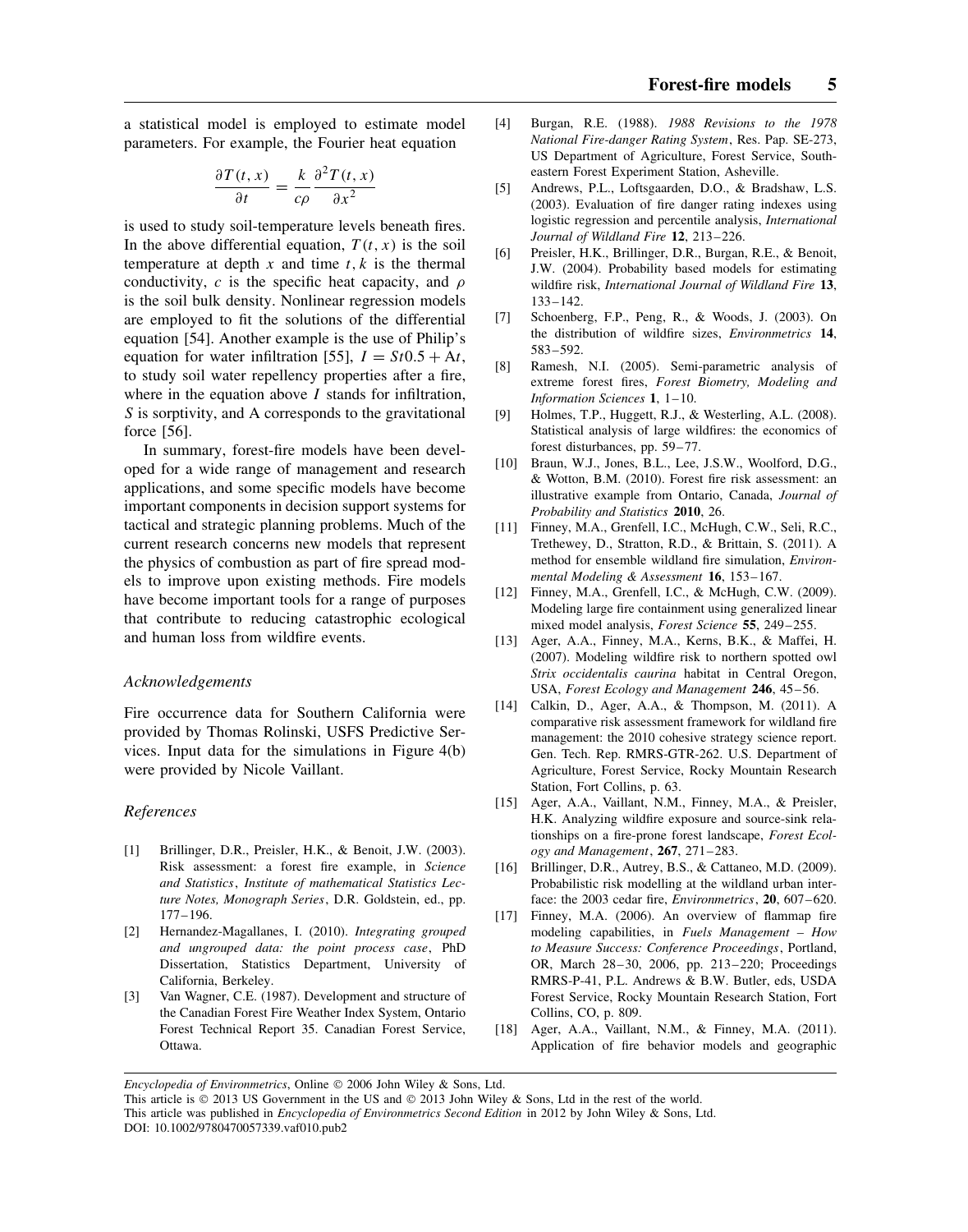information systems for wildfire risk assessment and fuel management programs, *Journal of Combustion*, Volume 2011(2011), Article ID 572452, p.19, doi: 10.1155/2011/ 572452.

- [19] Sullivan, A.L. (2009). Wildland surface fire spread modelling, 1990–2007. 1: physical and quasi-physical models, *International Journal of Wildland Fire* **18**, 349–368.
- [20] Sullivan, A.L. (2009). Wildland surface fire spread modelling, 1990–2007. 2: empirical and quasi-empirical models, *International Journal of Wildland Fire* **18**, 369–386.
- [21] Sullivan, A.L. (2009). Wildland surface fire spread modelling, 1990–2007. 3: simulation and mathematical analogue models, *International Journal of Wildland Fire* **18**, 387–403.
- [22] Malamud, B.D., Morein, G., & Turcotte, D.L. (1998). Forest fires: an example of self-organized critical behavior, *Science* **281**, 1840–1842.
- [23] Richards, G.D. (1995). A general mathematical framework for modelling two-dimensional wildland fire spread, *International Journal of Wildland Fire* **5**, 63–72.
- [24] Rothermel, R.C. (1972). *A Mathematical Model for Predicting Fire Spread in Wildland Fuels*, U.S. Department of Agriculture, Forest Service, Intermountain Forest and Range Experiment Station Res. Pap. INT-1 15, p. 40.
- [25] Albini, F.A. (1976). *Estimating Wildfire Behavior and Effects*, INT-GTR-30, U.S. Department of Agriculture, Forest Service, Intermountain Forest and Range Experiment Station, Ogden, p. 92.
- [26] Van Wagner, C.E. (1977). Effect of slope on fire spread rate, *Canadian Forestry Service Bi-Monthly Research Notes* **33**, 7–8.
- [27] Albini, F.A. (1979). Spot fire distance from burning trees: a predictive model. Gen. Tech. Rep. INT-56. USDA Forest Service, Intermountain Forest and Range Experiment Station, Ogden, p. 73.
- [28] Anderson, H.E. (1983). *Predicting Wind-driven Wildland Fire Size and Shape*, Res. Pap. INT-305, U.S. Department of Agriculture, Forest Service, Intermountain Forest and Range Experiment Station, Ogden, p. 32.
- [29] Rothermel, R.C. (1991). *Predicting Behavior and Size of Crown Fires in the Northern Rocky Mountains*, Res. Pap. INT-438, U.S. Department of Agriculture, Forest Service, Intermountain Research Station, Ogden, p. 46.
- [30] Andrews, P.L. (1986). *BEHAVE: Fire Behavior Prediction and Fuel Modeling System – BURN Subsystem*, Intermountain Research Station, Ogden.
- [31] Scott, J.H. & Reinhardt, E.D. (2001). *Assessing Crown Fire Potential by Linking Models of Surface and Crown Fire Behavior*, Res. Pap. RMRS-RP-29, U.S. Department of Agriculture, Forest Service, Rocky Mountain Research Station, Fort Collins, p. 59.
- [32] Knight, I. & Coleman, J. (1993). A fire perimeter expansion algorithm based on Huygens' wavelet propagation, *International Journal of Wildland Fire* **3**, 73–84.
- [33] Finney, M.A. (1998). *FARSITE: Fire Area Simulatormodel Development and Evaluation*, Res. Pap.

RMRSRP-4, U.S. Department of Agriculture, Forest Service, Rocky Mountain Research Station, Fort Collins, p. 47.

- [34] Tymstra, C., Bryce, R.W., Wotton, B.M., & Armitage, O.B. (2009). Development and structure of Prometheus: the Canadian wildland fire growth simulation Model, Inf. Rep. NOR-X-417. Natural Resources Canada, Canadian Forest Service, Northern Forestry Centre, Edmonton.
- [35] Finney, M.A., McHught, C.W., Grenfell, I.C., Riley, K.L., & Short, K.C. (2011). A simulation of probabilistic wildfire risk components for the continental United States, *Stochastic Environmental Research and Risk Assessment* **25**, 973–1000.
- [36] Finney, M.A. (2002). Fire growth using minimum travel time methods, *Canadian Journal of Forest Research* **32**, 1420–1424.
- [37] FPA. (2010). Fire Program Analysis. Available online at http://www.fpa.nifc.gov/. (accessed 2012).
- [38] WFDSS. (2010). Wildland Fire Decision Support Systems, Homepage. Available online at http://wfdss. usgs.gov/wfdss/WFDSS Home.shtml. (accessed in 2012).
- [39] Calkin, D.E., Ager, A.A., Gilbertson-Day, J., Scott, J.H., Finney, M.A., Schrader-Patton, C., Quigley, T.M., Strittholt, J.R., & Kaiden, J.D. (2010). Wildfire risk and hazard: procedures for the first approximation. Gen. Tech. Rep., GTR-RMRS-235. Forest Service, Rocky Mountain Research Station, Fort Collins, p. 62.
- [40] McHugh, C.W. (2006). Considerations in the use of models available for fuel treatment analysis, in *Fuels Management-How to Measure Success: Conference Proceedings*, 81–105, 28–30 March 2006; Portland, OR. Proceedings RMRS-P-41, U.S. Department of Agriculture, Forest Service, Rocky Mountain Research Station, Fort Collins, p. 809. inp.
- [41] Varner, J.M. & Keyes, C.R. (2009). Fuels treatments and fire models: errors and corrections, *Fire Management Today* **69**, 47–50.
- [42] Cruz, M.G. & Alexander, M.E. (2010). Assessing crown fire potential in coniferous forests of western North America: a critique of current approaches and recent simulation studies, *International Journal of Wildland Fire* **19**, 377–398.
- [43] Mell, W.E., Manzello, S.L., Maranghides, A., Butry, D., & Rehm, D.B. (2010). The wildland–urban interface fire problem: current approaches and research needs, *International Journal of Wildland Fire* **19**, 238–251.
- [44] Martell, D.L. (2011). The development and implementation of forest fire management decision support systems in Ontario, Canada: personal reflections on past practices and emerging challenges, *Mathematical and Computational Forestry & Natural-Resource Sciences.* **3**(1), 18–26.
- [45] Butler, B.W. & Dickinson, M.B. (2010). Tree injury and mortality in fires: developing process-based models, *Fire Ecology* **6**, 55–79.
- [46] Kavanagh, K.L., Dickinson, M.B., & Bova, A.S. (2010). A way forward for fire-caused tree mortality prediction:

*Encyclopedia of Environmetrics*, Online © 2006 John Wiley & Sons, Ltd.

This article is  $\odot$  2013 US Government in the US and  $\odot$  2013 John Wiley & Sons, Ltd in the rest of the world. This article was published in *Encyclopedia of Environmetrics Second Edition* in 2012 by John Wiley & Sons, Ltd. DOI: 10.1002/9780470057339.vaf010.pub2